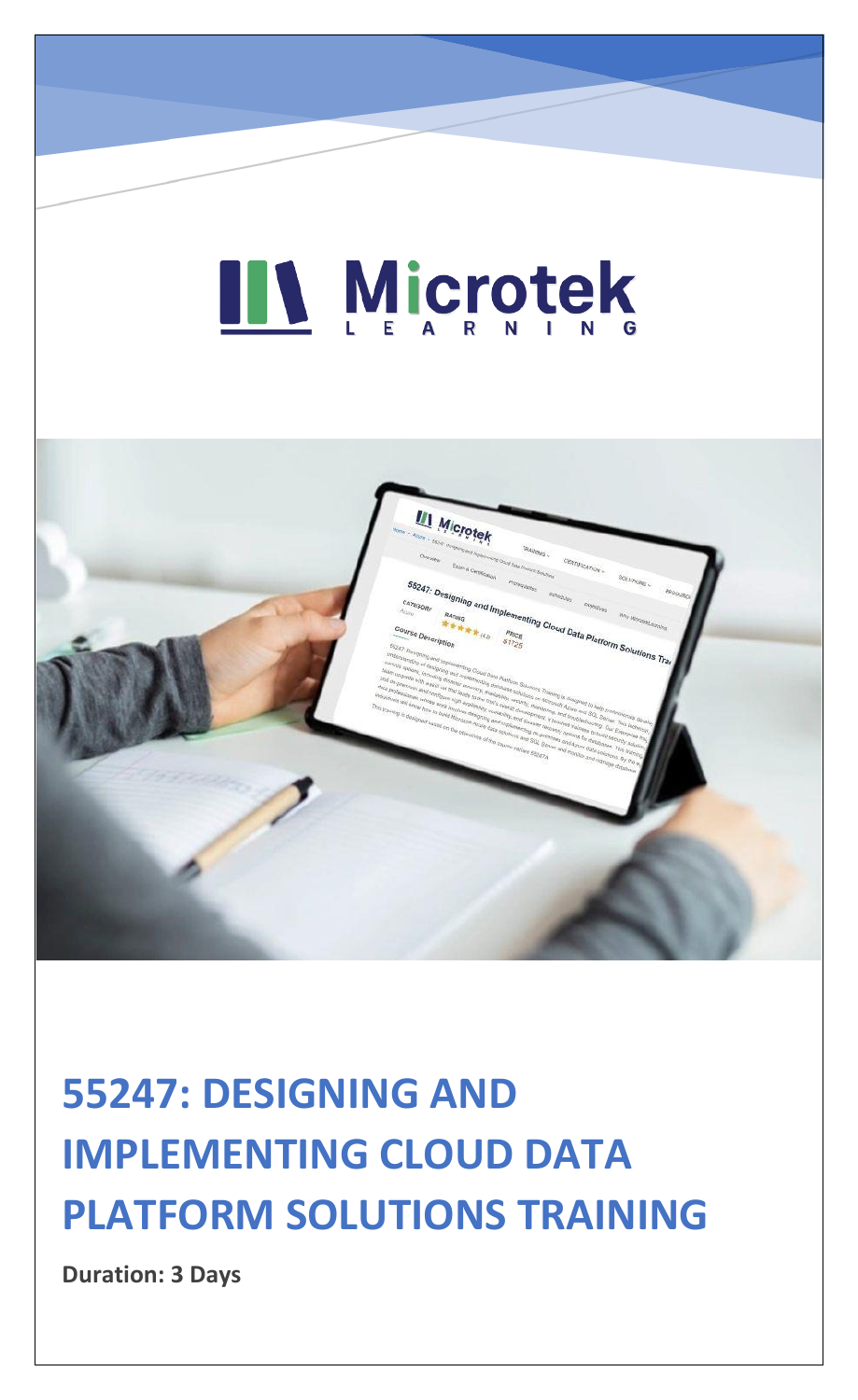## **IIV Microtek**

#### **Course Description**

55247: Designing and Implementing Cloud Data Platform Solutions Training is designed to help professionals develop a conceptual understanding of designing and implementing database solutions on Microsoft Azure and SQL Server. This technical course demonstrates various options, including disaster recovery, availability, security, monitoring, and troubleshooting. Our Enterprise training program allows a team upgrade with a skill set that leads to the firm's overall development. It teaches trainees to build security solutions for cloud databases and on-premises and configure high availability, scalability, and disaster recovery options for databases. This training program is suitable for data professionals whose work involves designing and implementing on-premises and Azure data solutions. By the end of the course, individuals will know how to build Microsoft Azure data solutions and SQL Server and monitor and manage database solutions.

This training is designed based on the objectives of the course variant 55247A.

#### **Who should attend this course?**

This training is aimed at data professionals who have experience in designing big data analytics solutions on Microsoft Azure.

#### **Prerequisites**

- Experience working with databases
- Experience using SQL

#### **What you will learn**

- Creating Microsoft Azure and SQL Server data solutions
- Creating Security solutions for cloud databases and on-premises
- Configuring Scalability, Disaster Recovery, and High-Availability options for databases

Microtel

• Automating, Managing, and Monitoring database solutions

#### **Curriculum**

#### **Module 1: Designing and Implementing Database Solutions for SQL Server and Microsoft Azure**

This module explains how to design a database solution for SQL Server and Microsoft Azure databases.

#### **Lessons**

- Design and Implement Hybrid SQL Server solutions
- Design and Implement Azure SQL Database solutions
- Design and Implement MySQL and PostgreSQL database solutions in Azure
- Review

**Lab 1:** Designing and Implementing Database Solutions for SQL Server and Microsoft Azure

- Implement a Hybrid SQL Server solution
- Implement an Azure SQL Database solution
- Implement a MySQL database solution
- Implement a PostgreSQL database solution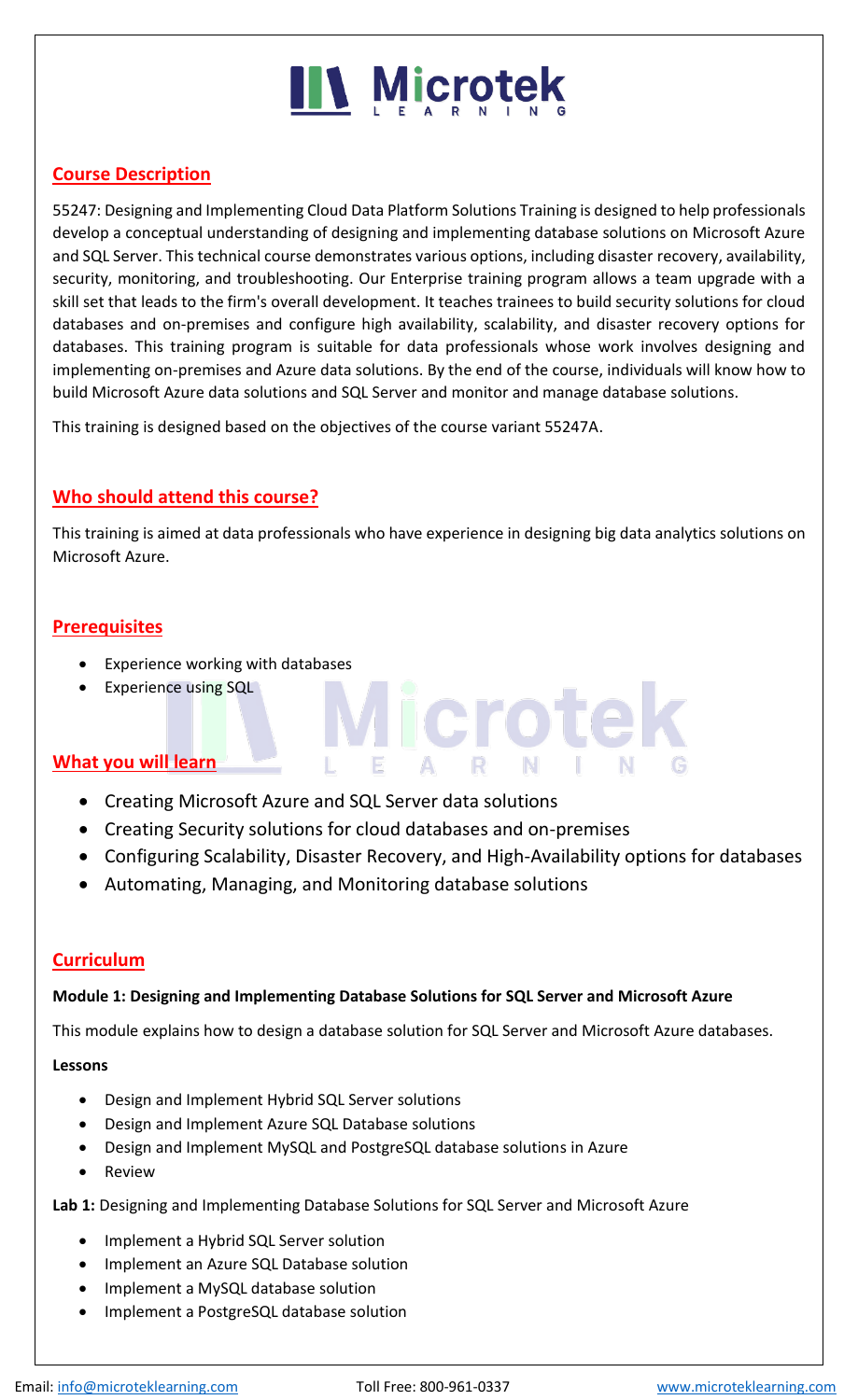## **N** Microtek

After completing this module, students will be able to:

- Install and configure SQL Server on an Azure VM
- Install and configure Azure databases
- Install and configure MySQL and PostgreSQL databases

#### **Module 2: Manage, Design and Implement Database Security**

This module explains how to setup security for an on-premises or Azure database

#### **Lessons**

- Design and Implement SQL Server database security
- Design and Implement Azure SQL Database security
- Review

**Lab 1:** Manage, Design and Implement Database Security

- Implement SQL Server database security
- Implement Azure SQL Database security

After completing this module, students will be able to:

- Configure SQL Server database security
- Configure Azure SQL Database security

#### **Module 3: Design for High-Availability, Disaster Recovery and Scalability**

This module explains how to configure database solutions for High-Availability, Disaster Recovery and Scalability.

R.

N.

#### **Lessons**

- Design and Implement High-Availability Solutions
- Design and Implement Disaster Recovery Solutions
- Design and Implement Scalability Solutions
- **Review**

**Lab 1:** Create Microsoft Azure Data Objects using Python

- Implement a High-Availability Solution
- Implement a Disaster Recovery Solution
- Implement a Scalability Solution

After completing this module, students will be able to:

- Configure a High-Availability solution
- Configure a Disaster Recovery Solution
- Configure a Scalability Solution

#### **Module 4: Monitor and Troubleshoot Database Implementations in Azure**

This module explains how to monitor and troubleshoot database implementations.

#### **Lessons**

- Monitor and Troubleshoot SQL Server VMs on Azure
- Monitor and Troubleshoot Azure SQL Databases
- **Review**